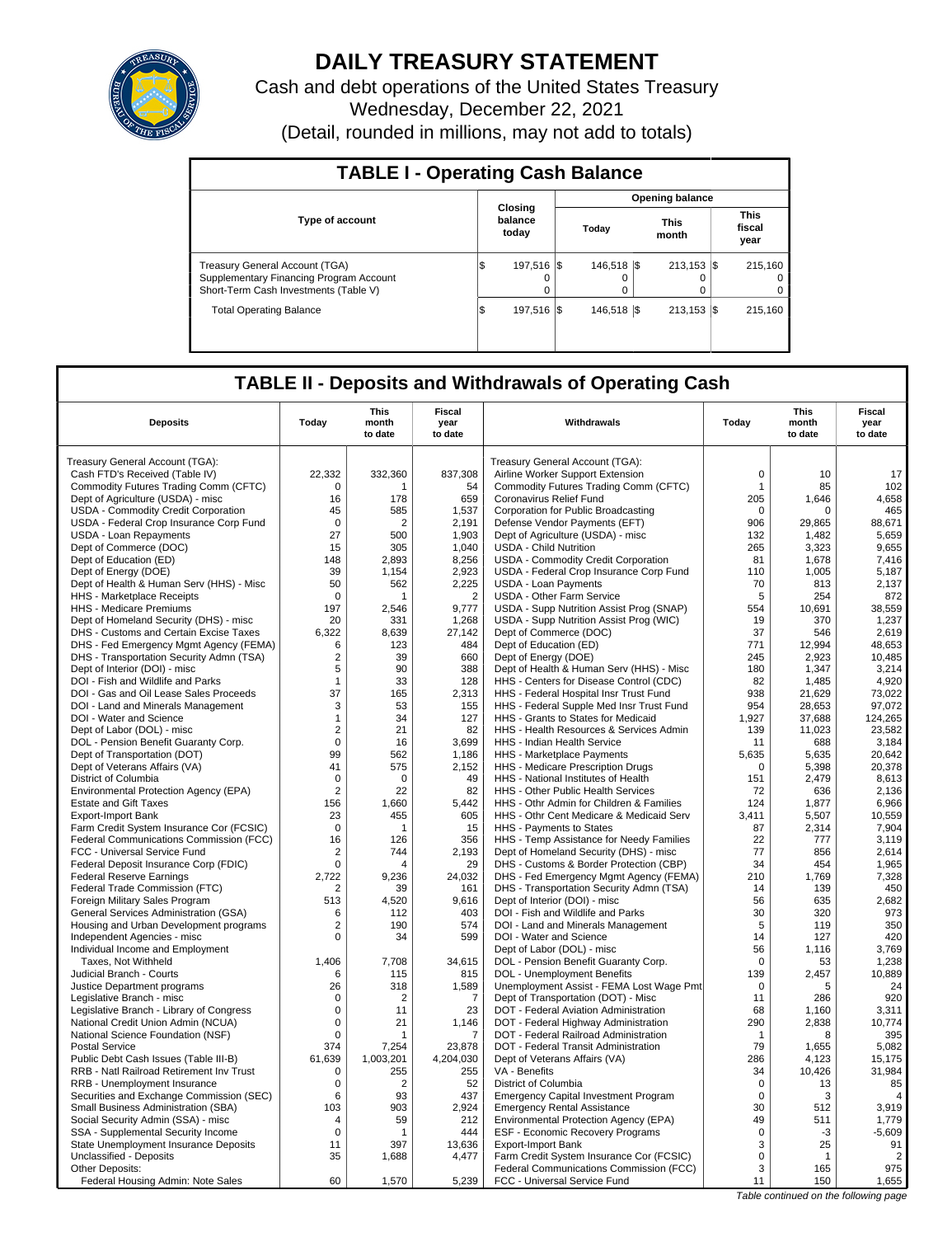| <b>TABLE II cont. - Deposits and Withdrawals of Operating Cash</b> |       |                                 |                                  |                                          |        |                                 |                           |  |  |
|--------------------------------------------------------------------|-------|---------------------------------|----------------------------------|------------------------------------------|--------|---------------------------------|---------------------------|--|--|
| <b>Deposits</b>                                                    | Today | <b>This</b><br>month<br>to date | <b>Fiscal</b><br>year<br>to date | Withdrawals                              | Today  | <b>This</b><br>month<br>to date | Fiscal<br>year<br>to date |  |  |
| Thrift Savings Plan Transfer                                       | 1,632 | 8,028                           | 21,596                           | Federal Deposit Insurance Corp (FDIC)    | 0      | 32                              | 127                       |  |  |
|                                                                    |       |                                 |                                  | Federal Employees Insurance Payments     | 753    | 6,082                           | 21,784                    |  |  |
|                                                                    |       |                                 |                                  | Federal Salaries (EFT)                   | 44     | 9,924                           | 46.844                    |  |  |
|                                                                    |       |                                 |                                  | Federal Trade Commission (FTC)           |        | 14                              | 61                        |  |  |
|                                                                    |       |                                 |                                  | General Services Administration (GSA)    | 131    | 1,791                           | 6,224                     |  |  |
|                                                                    |       |                                 |                                  | Housing and Urban Development programs   | 125    | 5,911                           | 18,292                    |  |  |
|                                                                    |       |                                 |                                  | Independent Agencies - misc              | 16     | 343                             | 1,135                     |  |  |
|                                                                    |       |                                 |                                  | Interest on Treasury Securities          |        | 1,299                           | 63,320                    |  |  |
|                                                                    |       |                                 |                                  | IRS - Advanced Child Tax Credit (EFT)    |        | 13.787                          | 40,931                    |  |  |
|                                                                    |       |                                 |                                  | IRS - Economic Impact Payments (EFT)     |        | 342                             | 1,837                     |  |  |
|                                                                    |       |                                 |                                  | IRS Tax Refunds Business (EFT)           | $1/-5$ | 1,720                           | 7,540                     |  |  |
|                                                                    |       |                                 |                                  | IRS Tax Refunds Individual (EFT)         | 443    | 1,675                           | 13,824                    |  |  |
|                                                                    |       |                                 |                                  | Judicial Branch - Courts                 | 8      | 83                              | 374                       |  |  |
|                                                                    |       |                                 |                                  | Justice Department programs              | 100    | 1,268                           | 4,261                     |  |  |
|                                                                    |       |                                 |                                  | Legislative Branch - misc                | 8      | 87                              | 339                       |  |  |
|                                                                    |       |                                 |                                  | Legislative Branch - Library of Congress | 0      | 15                              | 171                       |  |  |
|                                                                    |       |                                 |                                  | <b>NASA</b>                              | 89     | 1,708                           | 5,334                     |  |  |
|                                                                    |       |                                 |                                  | National Credit Union Admin (NCUA)       |        |                                 | 31                        |  |  |

National Science Foundation (NSF) 48 | 465 | 1,631<br>Postal Service Money Orders and Other 836 | 3,176 | 10,048

|                                                  |                      |                 |           | Public Debt Cash Redemp. (Table III-B)   | 1,596       | 956,535        | 3,712,573 |
|--------------------------------------------------|----------------------|-----------------|-----------|------------------------------------------|-------------|----------------|-----------|
|                                                  |                      |                 |           | Railroad Retirement Board (RRB) - misc   | 0           | 3              | 13        |
|                                                  |                      |                 |           | <b>RRB - Benefit Payments</b>            | $\Omega$    | 1,150          | 3,466     |
|                                                  |                      |                 |           | Securities and Exchange Commission (SEC) | $2/-1$      | 55             | 282       |
|                                                  |                      |                 |           | Small Business Administration (SBA)      | 1,930       | 36,796         | 143,817   |
|                                                  |                      |                 |           | Social Security Admin (SSA) - misc       | 14          | 307            | 1,076     |
|                                                  |                      |                 |           | <b>SSA - Benefits Payments</b>           | 20,658      | 84,948         | 254,985   |
|                                                  |                      |                 |           | SSA - Supplemental Security Income       |             | 4,469          | 13,442    |
|                                                  |                      |                 |           | <b>Transportation Services</b>           |             |                | 683       |
|                                                  |                      |                 |           | Other Withdrawals:                       |             |                |           |
|                                                  |                      |                 |           | Agency for Internat'l Development        | 67          | 985            | 4,330     |
|                                                  |                      |                 |           | Federal Financing Bank                   | 52          | 729            | 1,769     |
|                                                  |                      |                 |           | <b>State Department</b>                  | 57          | 1,006          | 4,542     |
|                                                  |                      |                 |           | Unclassified                             | 1,547       | 23,313         | 79,626    |
| <b>Total Other Deposits</b>                      | 1,693                | 9,402           | 26,501    | Total, Other Withdrawals                 | 1,723       | 57,239         | 170,846   |
| Change in Balance of Uncollected<br><b>Funds</b> |                      |                 |           |                                          |             |                |           |
| <b>Transfers from Depositaries</b>               | $\Omega$<br>$\Omega$ | 0<br>O          |           | <b>Transfers to Depositaries</b>         | $\Omega$    | $\Omega$       | 0         |
|                                                  |                      |                 |           |                                          |             |                |           |
| <b>Total TGA Deposits</b>                        | 98,158               | 1,400,340       | 5,266,861 | <b>Total TGA Withdrawals</b>             | 47,159      | 1,415,977      | 5,284,504 |
| Short-Term Cash Investments:                     |                      |                 |           | Short-Term Cash Investments:             |             |                |           |
| Transfers from TGA (Table V)                     | $\Omega$             | O               | $\Omega$  | Transfers to TGA (Table V)               | $\mathbf 0$ | $\Omega$       |           |
| Total Deposits (excluding transfers)             | $98,158$ \\$         | $1,400,340$ \\$ | 5,266,861 | Total Withdrawals (excluding transfers)  | $47,159$ \$ | $1,415,977$ \$ | 5,284,504 |
|                                                  |                      |                 |           |                                          |             |                |           |
|                                                  |                      |                 |           |                                          |             |                |           |
|                                                  |                      |                 |           | Net Change in Operating Cash Balance     | $50,998$ \$ | $-15,637$ \$   | $-17,643$ |

|                                               |          |                                 |                           |                                       |  |           |                                 |  | See Footnote              |  |  |  |
|-----------------------------------------------|----------|---------------------------------|---------------------------|---------------------------------------|--|-----------|---------------------------------|--|---------------------------|--|--|--|
| <b>TABLE III-A - Public Debt Transactions</b> |          |                                 |                           |                                       |  |           |                                 |  |                           |  |  |  |
| <b>Issues</b>                                 | Today    | <b>This</b><br>month<br>to date | Fiscal<br>year<br>to date | <b>Redemptions</b>                    |  | Today     | <b>This</b><br>month<br>to date |  | Fiscal<br>year<br>to date |  |  |  |
| Marketable:                                   |          |                                 |                           | Marketable:                           |  |           |                                 |  |                           |  |  |  |
| Bills:                                        |          |                                 |                           | <b>Bills</b>                          |  | 0         | 1\$<br>874,087 \$               |  | 3,072,500                 |  |  |  |
| <b>Regular Series</b>                         | -1       | 536,057 \$                      | 1,986,431                 | <b>Notes</b>                          |  |           | 38,000                          |  | 465,779                   |  |  |  |
| Cash Management Series                        | 60,000   | 300,003                         | 1,120,018                 | <b>Bonds</b>                          |  |           |                                 |  | 30,632                    |  |  |  |
| <b>Notes</b>                                  | 0        | 103,269                         | 837,553                   | <b>Federal Financing Bank</b>         |  |           |                                 |  | $\Omega$                  |  |  |  |
| <b>Bonds</b>                                  | 0        | 25,269                          | 141,871                   | Nonmarketable:                        |  |           |                                 |  |                           |  |  |  |
| Inflation-Protected Securities Increment      | 455      | 9,695                           | 18,147                    | United States Savings Securities      |  | 46        | 865                             |  | 2,456                     |  |  |  |
| <b>Federal Financing Bank</b>                 | $\Omega$ | 0                               |                           | <b>Government Account Series</b>      |  | 550,756   | 4,772,617                       |  | 17,488,351                |  |  |  |
| Nonmarketable:                                |          |                                 |                           | Hope Bonds                            |  |           |                                 |  | $\Omega$                  |  |  |  |
| United States Savings Securities:             |          |                                 |                           | Domestic Series                       |  |           |                                 |  | 4,190                     |  |  |  |
| Cash Issue Price                              | 107      | 1,391                           | 2,762                     | <b>Foreign Series</b>                 |  |           |                                 |  | $\Omega$                  |  |  |  |
| Interest Increment                            |          | 382                             | 1,111                     | <b>State and Local Series</b>         |  | 10        | 15,147                          |  | 38,601                    |  |  |  |
| <b>Government Account Series</b>              | 537,750  | 5,177,525                       | 17,916,191                | Other                                 |  | 1,540     | 27,877                          |  | 97,584                    |  |  |  |
| Hope Bonds                                    |          |                                 |                           |                                       |  |           |                                 |  |                           |  |  |  |
| Domestic Series                               |          |                                 |                           |                                       |  |           |                                 |  |                           |  |  |  |
| <b>Foreign Series</b>                         |          | $\Omega$                        |                           |                                       |  |           |                                 |  |                           |  |  |  |
| <b>State and Local Series</b>                 | 3        | 10,224                          | 20,483                    | <b>Total Redemptions</b>              |  |           | 552,352 \$ 5,728,593 \$         |  | 21,200,092                |  |  |  |
| Other                                         | 1,539    | 27,910                          | 97,724                    |                                       |  |           |                                 |  |                           |  |  |  |
| <b>Total Issues</b>                           | 599,854  | $6,191,725$ \$<br>IS.           | 22,142,292                | Net Change in Public Debt Outstanding |  | 47,502 \$ | $463,132$ \\$                   |  | 942,200                   |  |  |  |
|                                               |          |                                 |                           |                                       |  |           |                                 |  |                           |  |  |  |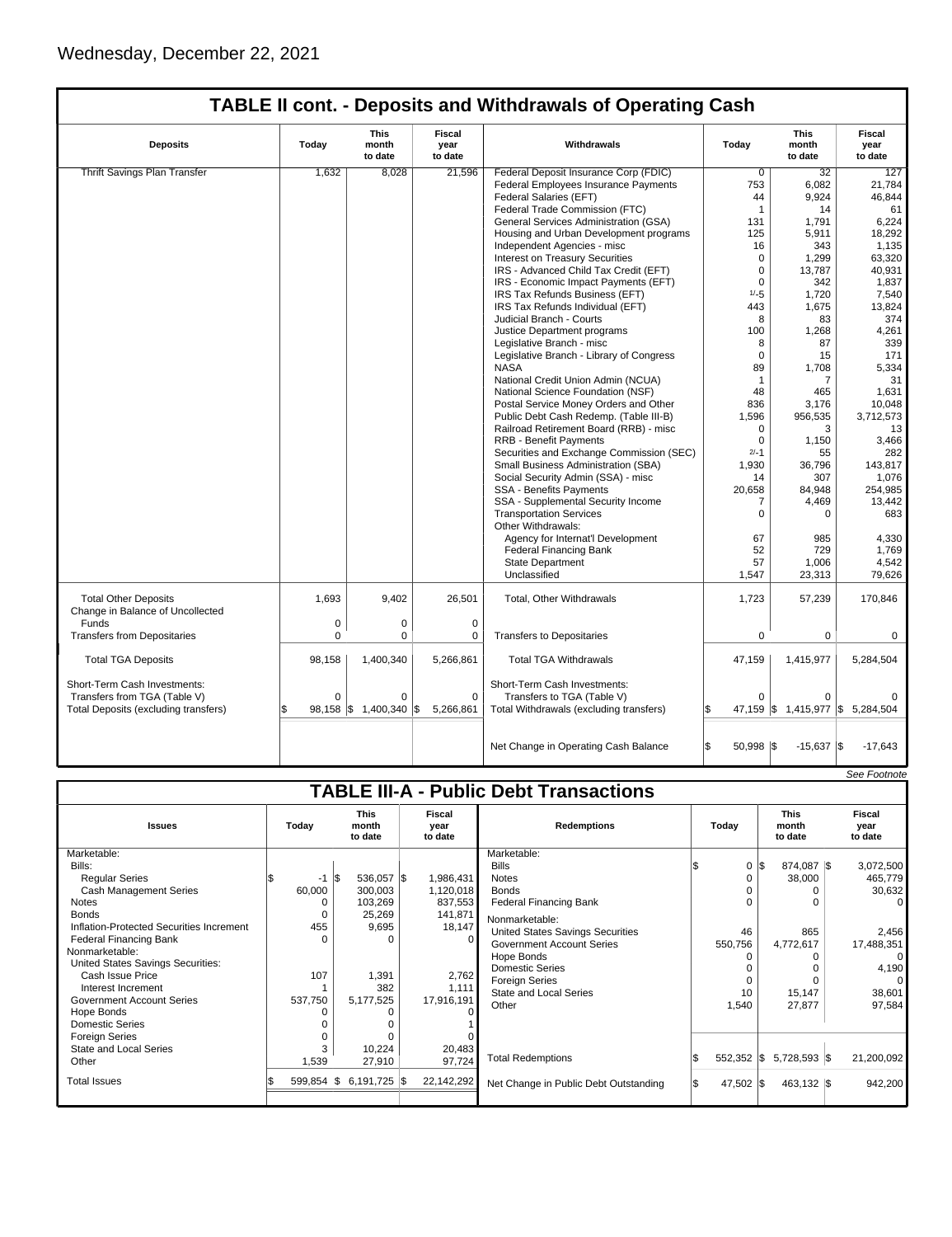| <b>TABLE III-B - Adjustment of Public Debt</b><br><b>Transactions to Cash Basis</b>                                                                                                                                                          |     |                                        |     |                                            |                                                |  |  |  |  |  |
|----------------------------------------------------------------------------------------------------------------------------------------------------------------------------------------------------------------------------------------------|-----|----------------------------------------|-----|--------------------------------------------|------------------------------------------------|--|--|--|--|--|
| <b>Transactions</b>                                                                                                                                                                                                                          |     | Today                                  |     | <b>This</b><br>month<br>to date            | Fiscal<br>year<br>to date                      |  |  |  |  |  |
| Public Debt Cash Issues:<br>Public Debt Issues (Table III-A)<br>Premium on New Issues                                                                                                                                                        | l\$ | $599.854$ \$<br>$\Omega$               |     | 6,191,725                                  | \$22,142,292<br>3.752                          |  |  |  |  |  |
| Discount on New Issues:<br>Bills $(-)$<br>Bonds and Notes (-)<br>Federal Financing Bank (-)<br>Government Account Transactions (-)                                                                                                           |     | 9<br>0<br>0<br>537,750                 |     | 266<br>657<br>0<br>5,177,525               | 686<br>6,299<br>17,916,191                     |  |  |  |  |  |
| Hope Bonds (-)<br>Interest Increment on United States<br>Savings Securities (-)<br>Inflation-Protected Securities Increment<br><b>Total Public Debt Cash Issues</b>                                                                          |     | 455                                    |     | n<br>382<br>9,695                          | 1,111<br>17,727                                |  |  |  |  |  |
| Deposited in TGA                                                                                                                                                                                                                             | S.  | 61.639                                 | 1\$ | 1,003,201                                  | \$4,204,030                                    |  |  |  |  |  |
| Public Debt Cash Redemptions:<br>Public Debt Redemptions (Table III-A)<br>Premium on Debt Buyback Operation<br>Discount on Debt Buyback Operation (-)<br>Federal Financing Bank (-)<br>Government Account Transactions (-)<br>Hope Bonds (-) | l\$ | 552.352<br>0<br>0<br>O<br>550,756<br>O | I\$ | 5,728,593<br>O<br>0<br>0<br>4,772,058<br>O | \$21,200,092<br>O<br>O<br>U<br>17,487,519<br>O |  |  |  |  |  |
| <b>Total Public Debt Cash Redemptions</b><br>Withdrawn from TGA                                                                                                                                                                              | \$  | 1,596                                  | 1\$ |                                            | 956,535 \$ 3,712,573                           |  |  |  |  |  |

| <b>TABLE III-C - Debt Subject to Limit</b>                                        |                           |                                                   |                           |                           |  |  |  |  |  |  |
|-----------------------------------------------------------------------------------|---------------------------|---------------------------------------------------|---------------------------|---------------------------|--|--|--|--|--|--|
|                                                                                   | Closina                   | Opening balance                                   |                           |                           |  |  |  |  |  |  |
| <b>Balance Transactions</b>                                                       | balance<br>today          | Today                                             | <b>This</b><br>month      | Fiscal<br>year            |  |  |  |  |  |  |
| Debt Held by the Public<br>Intragovernmental Holdings<br><b>Total Public Debt</b> | \$22,954,313<br>6.416.806 | \$22,891,867<br>6,431,750                         | \$22,645,912<br>6,262,075 | \$22,282,900<br>6,146,018 |  |  |  |  |  |  |
| Outstanding<br>Less: Debt Not<br>Subject to Limit:                                | 29,371,119                | 29,323,617                                        | 28,907,987                | 28,428,919                |  |  |  |  |  |  |
| Other Debt                                                                        | 478                       | 478                                               | 478                       | 478                       |  |  |  |  |  |  |
| <b>Unamortized Discount</b>                                                       | 20.005                    | 20,009                                            | 20,018                    | 20,950                    |  |  |  |  |  |  |
| <b>Federal Financing Bank</b>                                                     | 6,053                     | 6,053                                             | 6,053                     | 6,053                     |  |  |  |  |  |  |
| Hope Bonds                                                                        | ŋ                         | n                                                 | n                         | n                         |  |  |  |  |  |  |
| Plus: Other Debt Subject to Limit<br>Guaranteed Debt of                           |                           |                                                   |                           |                           |  |  |  |  |  |  |
| Government Agencies                                                               | $\Omega$                  | $\Omega$                                          | $\Omega$                  | $\Omega$                  |  |  |  |  |  |  |
| <b>Total Public Debt</b><br>Subject to Limit                                      | \$29,344,583              | \$29,297,077                                      | \$28,881,438              | \$28,401,438              |  |  |  |  |  |  |
|                                                                                   |                           |                                                   |                           |                           |  |  |  |  |  |  |
| <b>Statutory Debt Limit</b>                                                       | \$31,381,463              | $\frac{1}{3}$ 31,381,463 $\frac{1}{3}$ 28,881,463 |                           | \$28,401,463              |  |  |  |  |  |  |
|                                                                                   |                           |                                                   |                           |                           |  |  |  |  |  |  |

| <b>TABLE IV - Federal Tax Deposits</b>                                                                                                                                                                                                        |    |                                                        |     |                                                         |     |                                                                 |  |  |
|-----------------------------------------------------------------------------------------------------------------------------------------------------------------------------------------------------------------------------------------------|----|--------------------------------------------------------|-----|---------------------------------------------------------|-----|-----------------------------------------------------------------|--|--|
| Classification                                                                                                                                                                                                                                |    | Today                                                  |     | <b>This</b><br>month<br>to date                         |     | Fiscal<br>year<br>to date                                       |  |  |
| Withheld Income and Employment Taxes<br>Individual Income Taxes<br><b>Railroad Retirement Taxes</b><br><b>Excise Taxes</b><br><b>Corporation Income Taxes</b><br><b>Federal Unemployment Taxes</b><br>Estate and Gift Taxes & Misc IRS Rcpts. | \$ | 21,530<br>532<br>6<br>39<br>263<br>2<br>$\overline{2}$ | l\$ | 248,148<br>7,846<br>361<br>3,754<br>78,788<br>33<br>260 | l\$ | 712,138<br>30,244<br>1,227<br>16,423<br>102,137<br>777<br>1,432 |  |  |
| Total                                                                                                                                                                                                                                         | \$ | 22,375                                                 | 1\$ | 339,191                                                 | l\$ | 864,379                                                         |  |  |
| Cash Federal Tax Deposits:<br>Direct<br><b>Through Depositaries</b>                                                                                                                                                                           | \$ | 166<br>22,166                                          | l\$ | 2,089<br>330,272                                        | 1\$ | 7,323<br>829,985                                                |  |  |
| <b>Total Cash FTD's</b><br>Inter-agency Transfers                                                                                                                                                                                             | \$ | 22,332<br>43                                           | l\$ | 332,360<br>6,831                                        | l\$ | 837,308<br>27,071                                               |  |  |
| Total                                                                                                                                                                                                                                         | \$ | 22,375                                                 | 1\$ | 339,191                                                 | l\$ | 864,379                                                         |  |  |
|                                                                                                                                                                                                                                               |    |                                                        |     |                                                         |     |                                                                 |  |  |

| <b>TABLE V - Short-Term Cash Investments</b> |          |                           |          |          |  |  |  |  |  |  |
|----------------------------------------------|----------|---------------------------|----------|----------|--|--|--|--|--|--|
|                                              |          | <b>Type of Depositary</b> |          |          |  |  |  |  |  |  |
| <b>Balance Transactions</b>                  | А        | в                         | С        | Total    |  |  |  |  |  |  |
| Opening Balance Today<br>Deposits:           | 0        | 0<br>1\$                  | 0<br>1\$ | I\$<br>U |  |  |  |  |  |  |
| <b>Transfers to Depositaries</b>             | 0        | O                         | 0        |          |  |  |  |  |  |  |
| <b>Special Direct Investment</b>             | O        | O                         | o        |          |  |  |  |  |  |  |
| Term Investment                              | O        | O                         | o        |          |  |  |  |  |  |  |
| Repo Investment                              | O        | ŋ                         | 0        |          |  |  |  |  |  |  |
| Withdrawals:                                 |          |                           |          |          |  |  |  |  |  |  |
| <b>Treasury Initiated</b>                    | O        | 0                         | 0        | U        |  |  |  |  |  |  |
| Depositary Initiated                         | Ω        | O                         | o        |          |  |  |  |  |  |  |
| Special Direct Investment                    | Ω        | Ω                         | o        |          |  |  |  |  |  |  |
| <b>Term Investment</b>                       | O        | O                         | o        |          |  |  |  |  |  |  |
| Repo Investment                              | O        | O                         | o        | $\Omega$ |  |  |  |  |  |  |
|                                              |          |                           |          |          |  |  |  |  |  |  |
| Closing Balance Today                        | $\Omega$ | I\$<br>0                  | I\$<br>0 | I\$      |  |  |  |  |  |  |

| <b>TABLE VI - Income Tax Refunds Issued</b> |     |        |    |                                 |     |                           |  |  |  |  |
|---------------------------------------------|-----|--------|----|---------------------------------|-----|---------------------------|--|--|--|--|
| Classification                              |     | Today  |    | <b>This</b><br>month<br>to date |     | Fiscal<br>year<br>to date |  |  |  |  |
| IRS - Advanced Child Tax Credit (Checks)    | l\$ | 0      | 13 | 2.208                           | IS. | 6,265                     |  |  |  |  |
| IRS - Advanced Child Tax Credit (EFT)       |     | 0      |    | 13.787                          |     | 40.931                    |  |  |  |  |
| IRS - Economic Impact Payments (Checks)     |     | 0      |    | 267                             |     | 2.079                     |  |  |  |  |
| IRS - Economic Impact Payments (EFT)        |     | 0      |    | 342                             |     | 1.837                     |  |  |  |  |
| IRS Tax Refunds Business (Checks)           |     | 0      |    | 4.198                           |     | 23,088                    |  |  |  |  |
| IRS Tax Refunds Business (EFT)              |     | $1/-5$ |    | 1.720                           |     | 7,540                     |  |  |  |  |
| IRS Tax Refunds Individual (Checks)         |     | 9      |    | 2,113                           |     | 11,860                    |  |  |  |  |
| IRS Tax Refunds Individual (EFT)            |     | 443    |    | 1.675                           |     | 13.824                    |  |  |  |  |
|                                             |     |        |    |                                 |     |                           |  |  |  |  |

See Footnote

# **Daily Treasury Statement Footnotes:**

# **General Footnotes and Statements:**

This statement summarizes the United States Treasury's cash and debt operations for the Federal Government. Treasury's operating cash is maintained in an account at the Federal Reserve Bank of New York and in short-term cash investments. Treasury minimized and then suspended its short-term cash investment program beginning in November 2008, but anticipates investing again when market conditions warrant. Major information sources include: Federal Reserve Banks, Treasury Regional Financial Centers, Internal Revenue Service Centers, various electronic systems, and information on the Public Debt. Information is presented on a modified cash basis. Deposits are reflected as received and withdrawals are reflected as processed.SOURCE: Bureau of the Fiscal Service, Department of the Treasury. Note: The Daily Treasury Statement (DTS) is available by 4:00 p.m. the following business day on the Fiscal Service website https://fiscal.treasury.gov/reports-statements/dts/. For more information, call the Cash Reporting Branch at 202-874-9789.

#### **TABLE II – Deposits and Withdrawals of Operating Cash**

1/Reported as a negative amount due to a return/reversal of \$7 million.